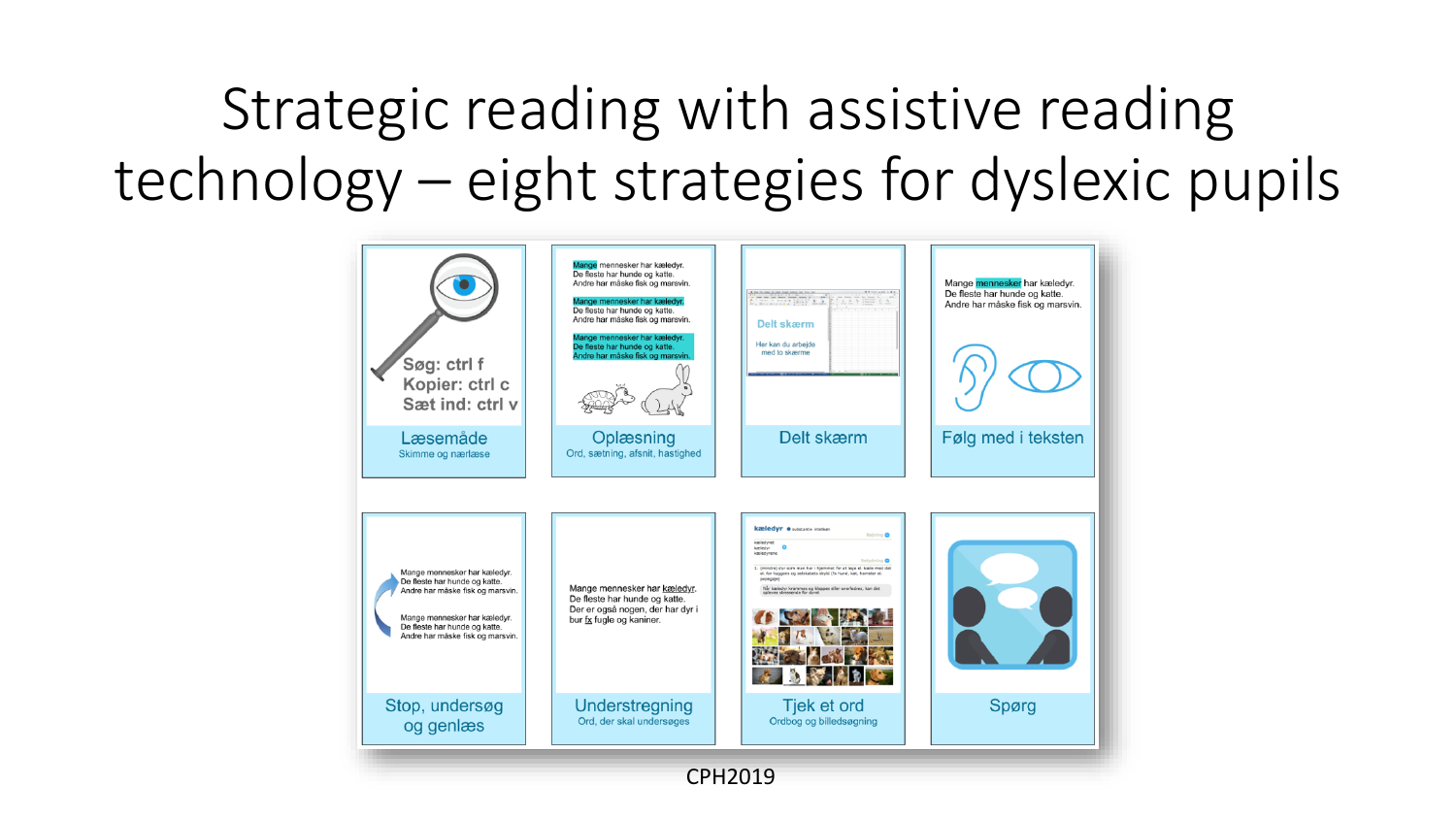### The background for eight technology based reading strategies



#### Report:

Project It and dyslexia (2016) *Elisabeth Arnbak and Dorthe Klint Petersen*

• Too few pupils in 5th grade use their assistive technology – why?

#### Ph.D.:

Technology based reading and writing in school (2016) *Helle Bundgaard Svendsen*

• Students' strategies for technology based reading and writing

#### Project:

Strategies when reading digital professional texts (2017) *Signe Elmstrøm*

• Testing my hypothesis on explicit teaching in technology based reading strategies in 4<sup>th</sup> grade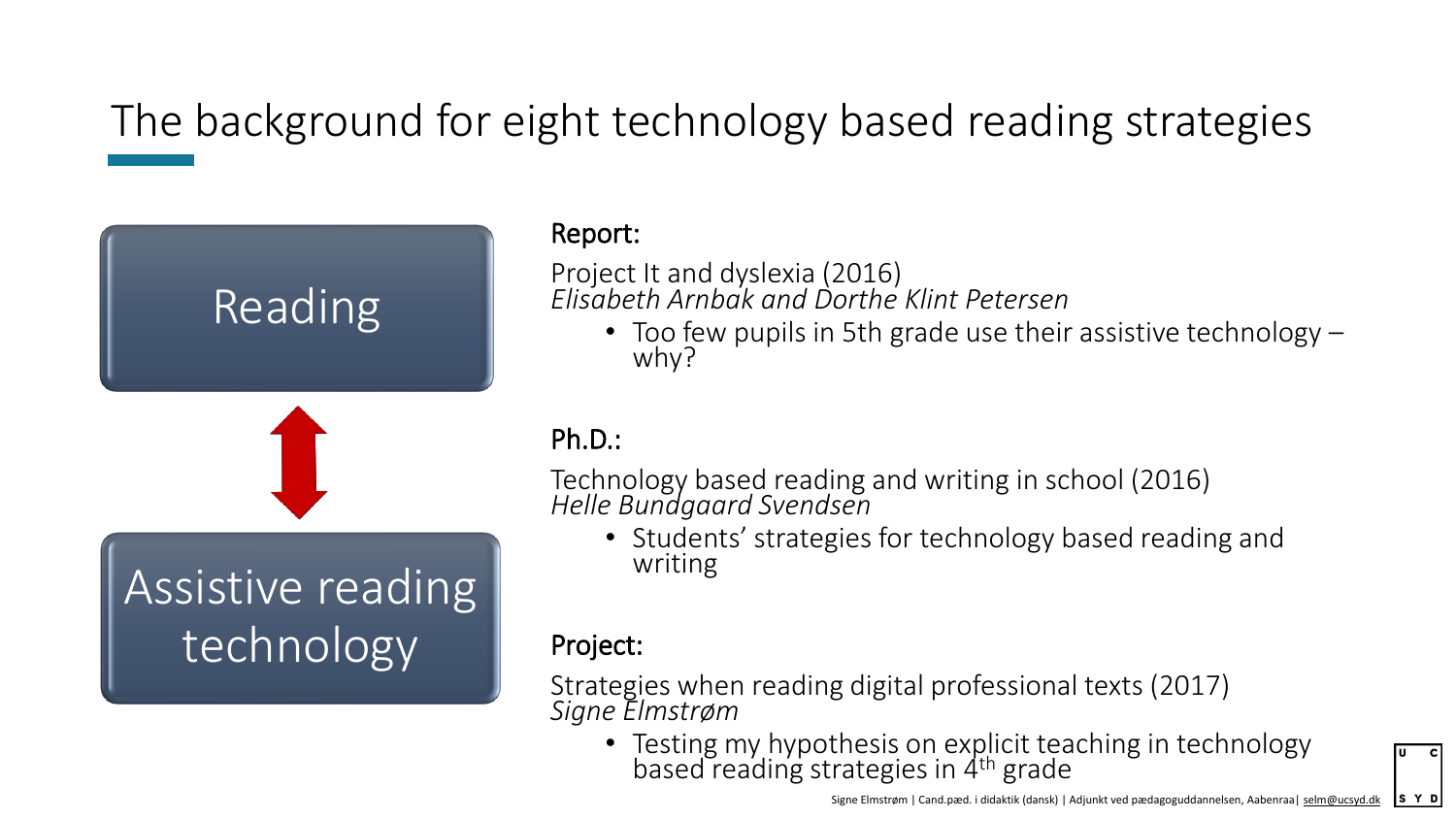### Strategic reading with assistive reading technology



Strategic reading with assistive reading technology *Signe Elmstrøm (2018), Thesis:*

#### Hypothesis:

My hypothesis is that dyslexic pupils who receive explicit teaching in using technology based reading strategies will become more aware of their use of strategies and thereby have a more solid basis for being able to choose appropriate strategies in correlation with their own capacity, the text type and reading purpose, which leads to more effective reading.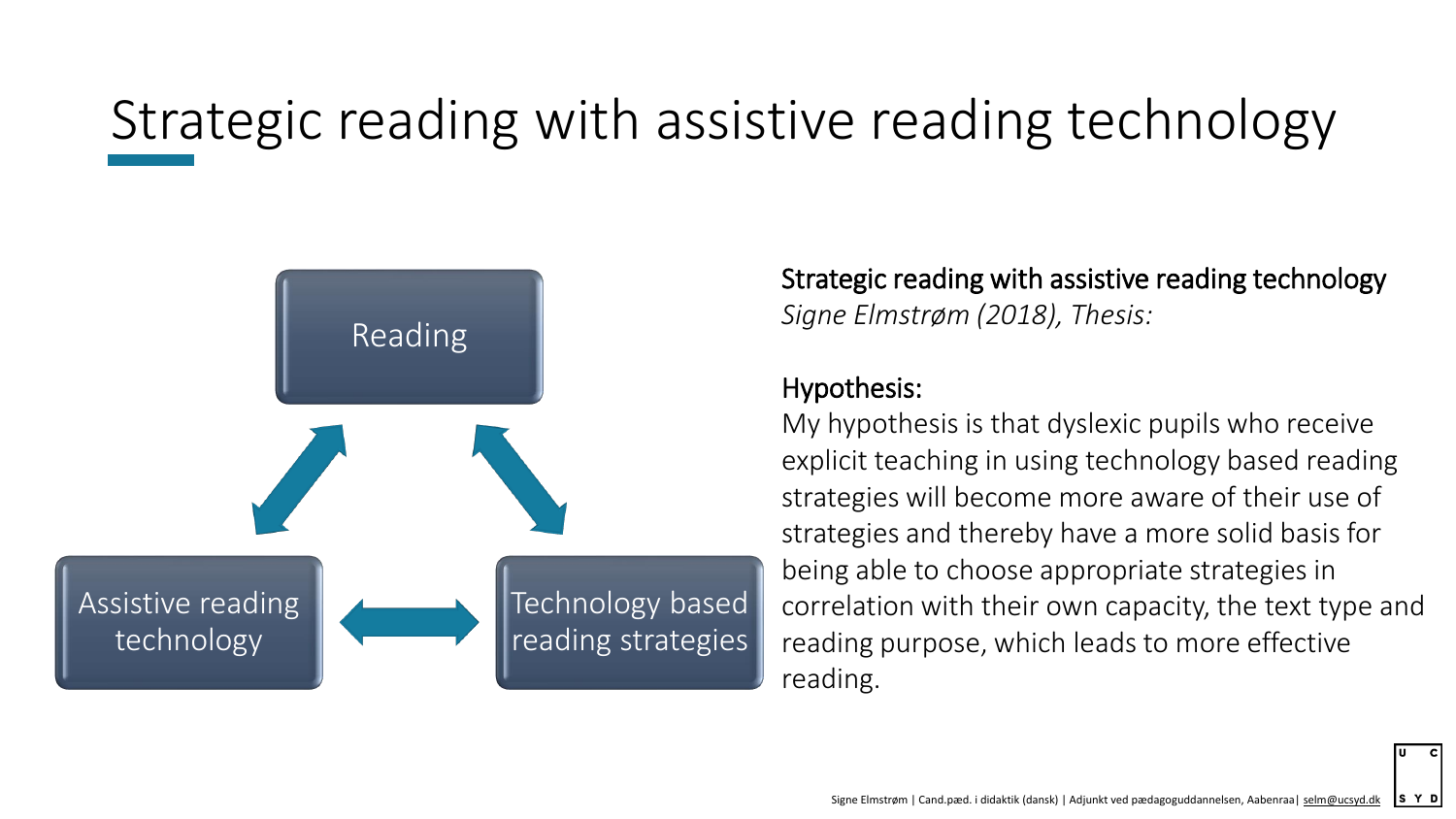

S Y D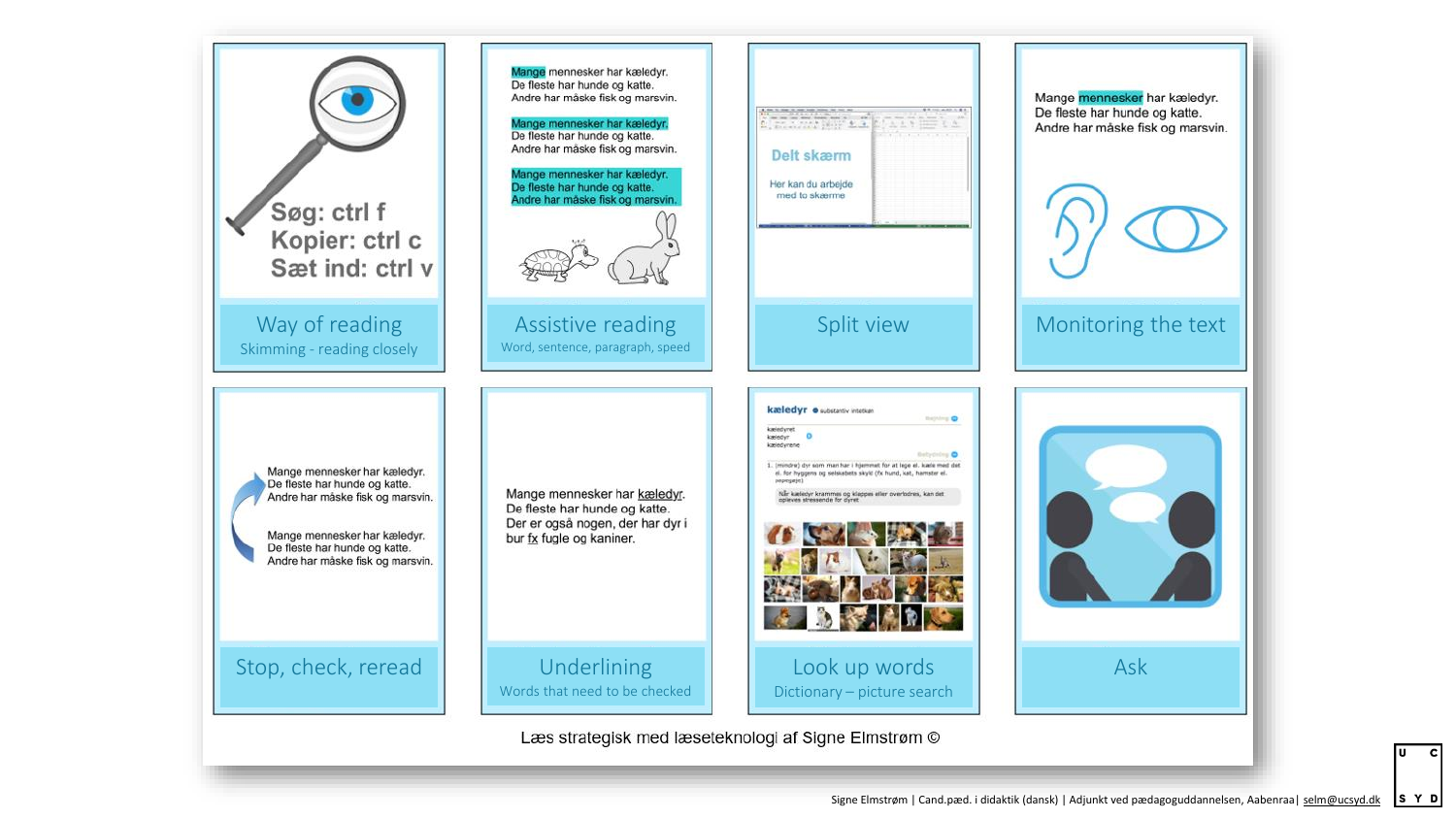



- Many schools have implemented technology
	- Computers, Chromebooks, tablets, interactive boards
- Assistive reading- and writing technology is available for most pupils
- 3<sup>rd</sup> grade (March): Screening for dyslexia if there is a reasonable suspicion
- Dyslexic pupils have a right to receive assistive technology from their school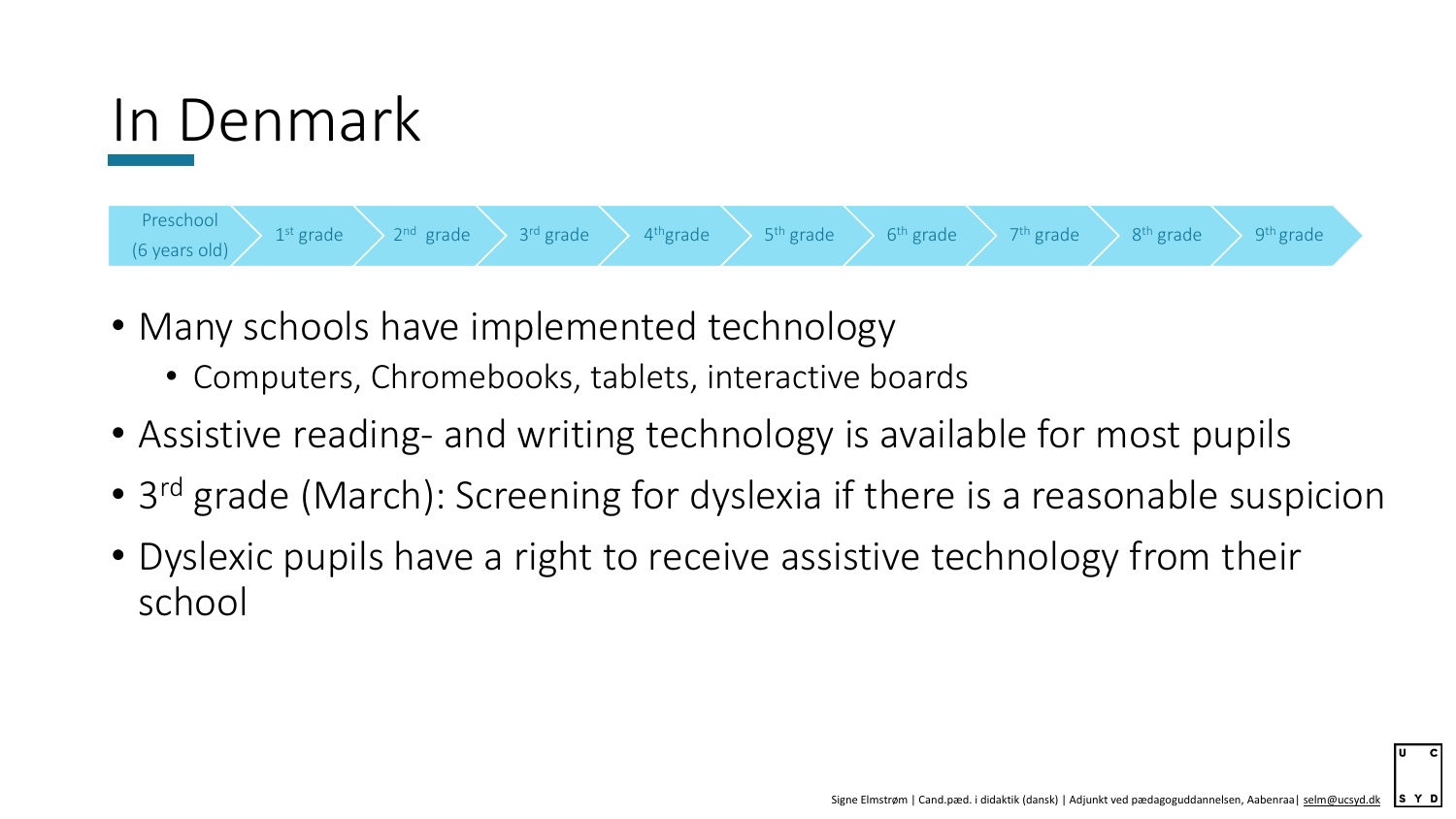# Reciprocal teaching

"Reciprocal teaching provides an excellent model for all strategy instruction" (Shanahan, 2005, p. 31).

"I do it-We do it-You do it" (Shanahan, 2005, p. 32).

| 6 phases in teaching technology based reading strategies |                     |                                                                                                                                                                                                                                          |  |  |
|----------------------------------------------------------|---------------------|------------------------------------------------------------------------------------------------------------------------------------------------------------------------------------------------------------------------------------------|--|--|
| Introduction                                             | Teacher             | Introduction to the strategies                                                                                                                                                                                                           |  |  |
| Modeling                                                 | Teacher             | The teacher works with the first half of an assignment, text 1 and shows how<br>and tells why the strategies can be used when reading digital texts.                                                                                     |  |  |
| Consolidation 1                                          | Pupils +<br>teacher | The pupils work together in pairs on the rest of the assignments, text 1 and have<br>the opportunity to imitate the teacher's approach to the strategies. The teacher<br>sits next to pupils and observes and interferes when necessary. |  |  |
| Consolidation 2                                          | Pupils              | The pupils work together on a new assignment, text 2, which is similar to text 1<br>to repeat the strategies. The teacher acts as a counselor when needed.                                                                               |  |  |
| Repetition                                               | Pupils +<br>teacher | The pupils tell each other about their use of strategies. The teacher listens and<br>asks questions to make the pupils reflect on their learning.                                                                                        |  |  |
| Implementation                                           | Teacher +<br>pupils | The pupils practice their use of strategies in class over a longer period of time.<br>The teacher must establish the right settings for implementing the strategies.                                                                     |  |  |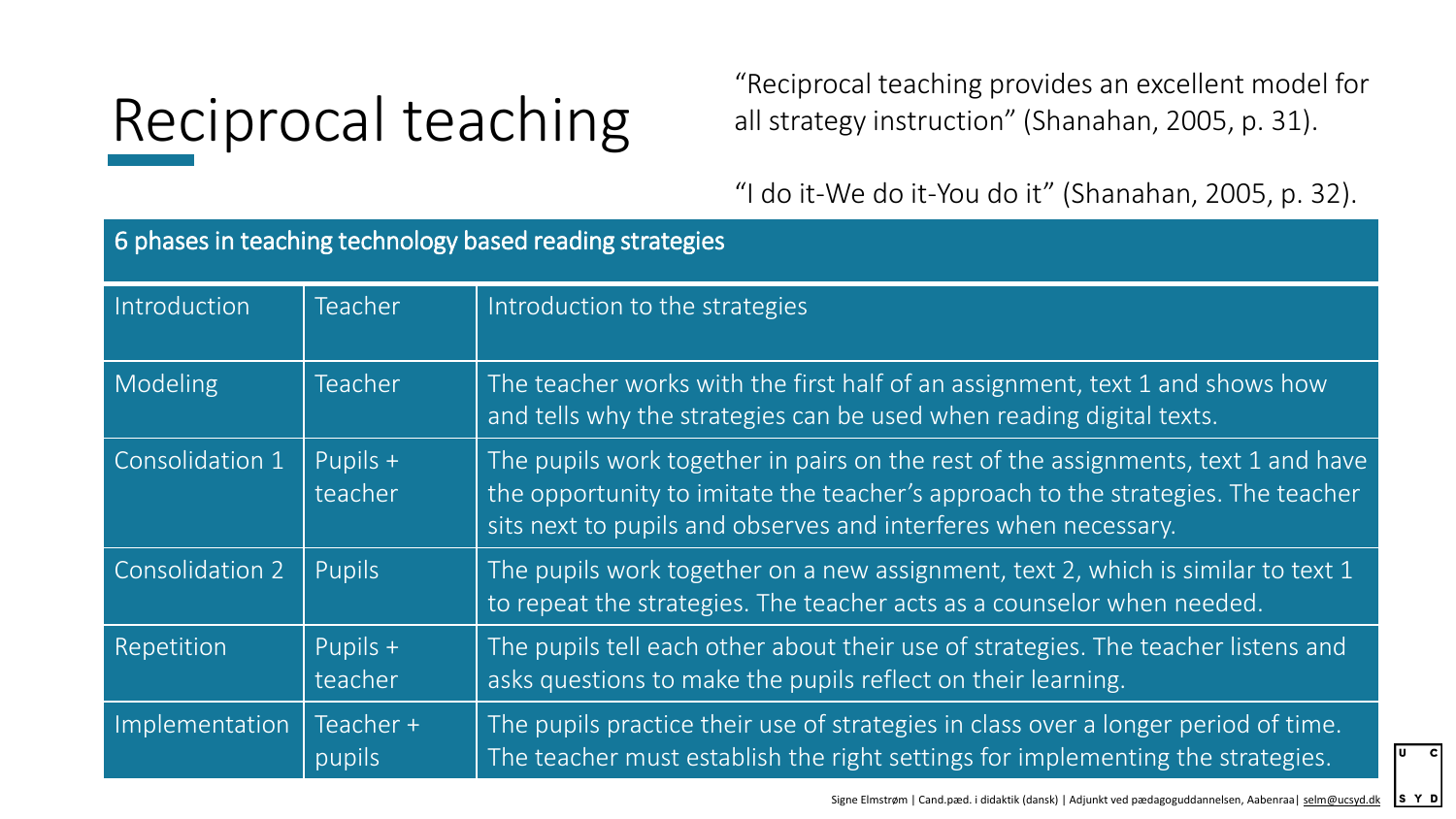# What to do when modeling

Take the pupils' perspective: What do you think the pupils need to know to work on their own?

Ask questions while modeling to enter a dialogue with the pupils to encourage the pupils meta consciousness:

• What would you have done?

- How can you do it differently?
- What would have been a good thing to do?

| Before reading                                                                         | During reading                                                                                                           | After reading                                                          |
|----------------------------------------------------------------------------------------|--------------------------------------------------------------------------------------------------------------------------|------------------------------------------------------------------------|
| Create an overview of the text and<br>$\bullet$<br>the assignment                      | Read the question; how can you find<br>$\bullet$<br>the answer in the text?                                              | Check out the underlined words by<br>using dictionary and/or running a |
| Chose a way to read that matches<br>$\bullet$<br>the text and reading purpose          | Skim read by using the keywords<br>$\bullet$ .<br>from the question                                                      | picture search<br>Ask someone who can help when                        |
| Chose how much reading aloud is<br>$\bullet$<br>needed; adjust the speed               | Read closely the paragraph in the<br>$\bullet$<br>text that contains the marked                                          | needed                                                                 |
| Split view so both text and<br>$\bullet$<br>assignment are visible at the same<br>time | keyword<br>Re-adjust the speed if needed<br>$\bullet$<br>Stop, check and reread words that                               |                                                                        |
| Monitoring the text - how?                                                             | either doesn't make sense or need<br>extra attention<br>Underline words that need to be<br>$\bullet$<br>examined further |                                                                        |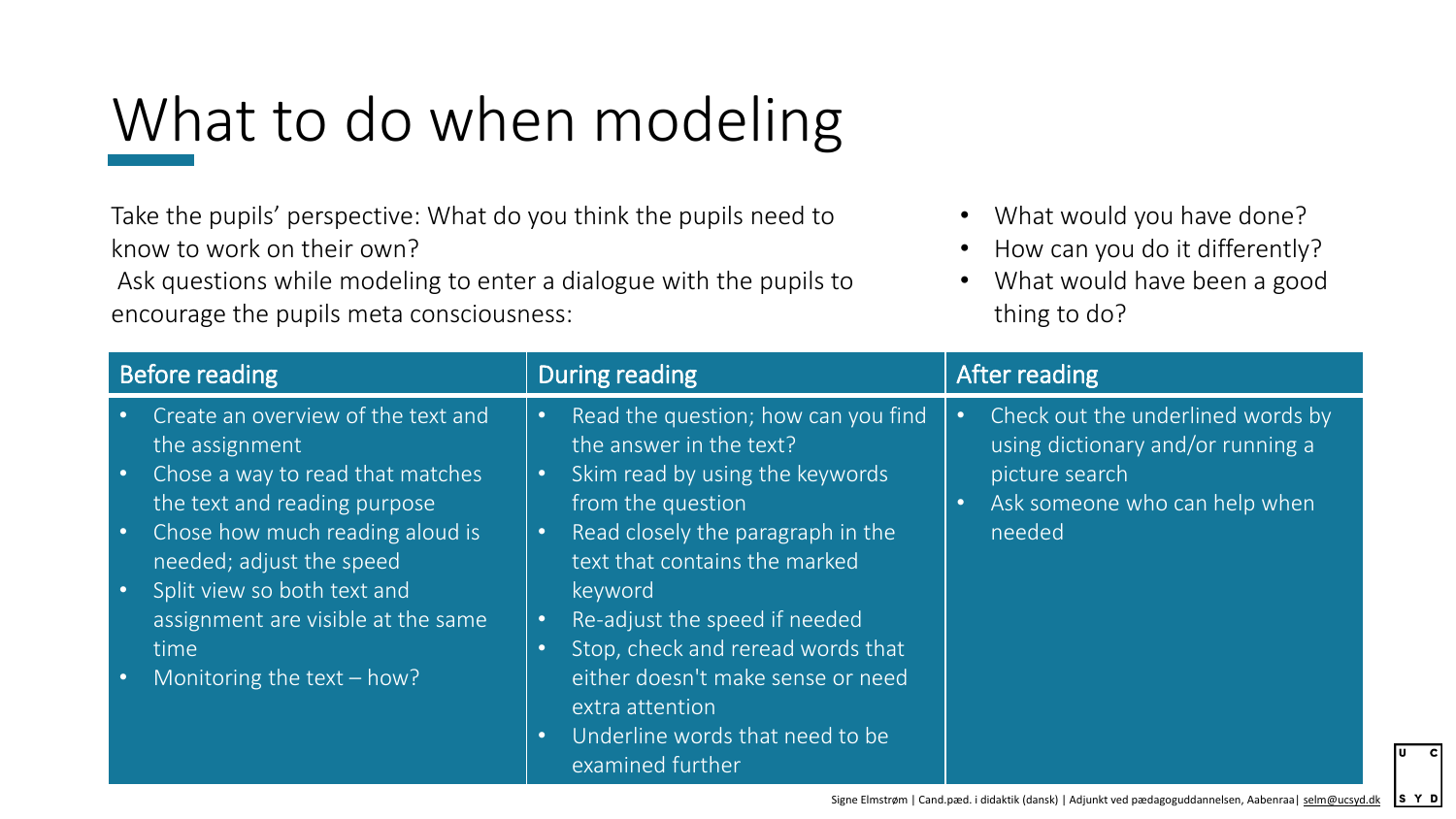## What did my study show?

- That it's essential with explicit instructions in technology based reading strategies
- That the pupils became more aware of their use of strategies and their reading and it takes time to adapt to new strategies
- That the implementation phase is crucial for the pupils' use of reading technology in class
- That it's important that the pupils work together
- That the teacher and the pupils learn together in the process
- That eight strategies are too many to learn at the same time and that not all the strategies are suitable for all kinds of assignments and type of texts
- That it's not possible to predict all the challenges and that's okay
- That it's important to work on developing the pupils' self-awareness, self-efficacy (Bandura, 2012) and their approach to self-regulated learning (Zimmerman, 1990)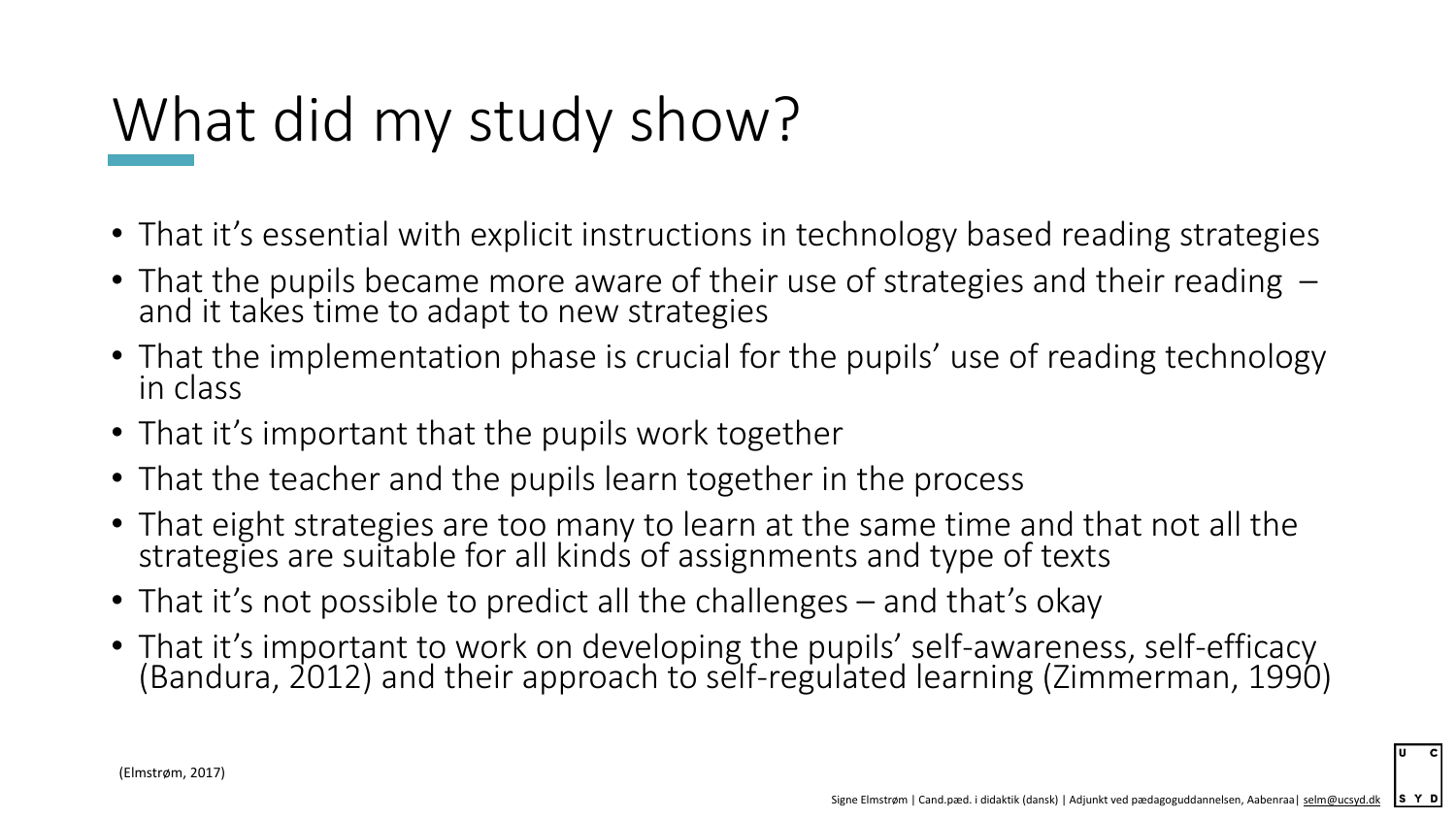### You can download the strategies here (in Danish)

[https://www.ucviden.dk/portal/da/persons/signe-elmstroem-rasmussen\(2bfef195-0434-481b-933a-d63c099da1ad\).html](https://www.ucviden.dk/portal/da/persons/signe-elmstroem-rasmussen(2bfef195-0434-481b-933a-d63c099da1ad).html)

| Viden   | Professionshøjskolernes<br>Videndatabase |  |
|---------|------------------------------------------|--|
| orsiden | Signe Elmstrøm Rasmussen                 |  |
|         | Adjunkt, cand. pæd. i didaktik (dansk)   |  |

**UC SYD** Pædagoguddannelsen Campus Aabenraa

+4572665665 selm@ucsyd.dk

Præsentation  $CV$ Publikationer Aktiviteter

Ul

1-1 ud af 1 Sortering: Udgivelsesdato IF

Læs strategisk med læseteknologi: Otte strategier til ordblinde elever Signe, Elmstrøm, 11 jun. 2018, (Ikke-udgivet). 11 s. Publikation: Konferencebidrag uden forlag/tidsskrift > Paper/skriftligt oplæg > Formidling



 $\equiv$ 

 $\alpha$ 

 $En$